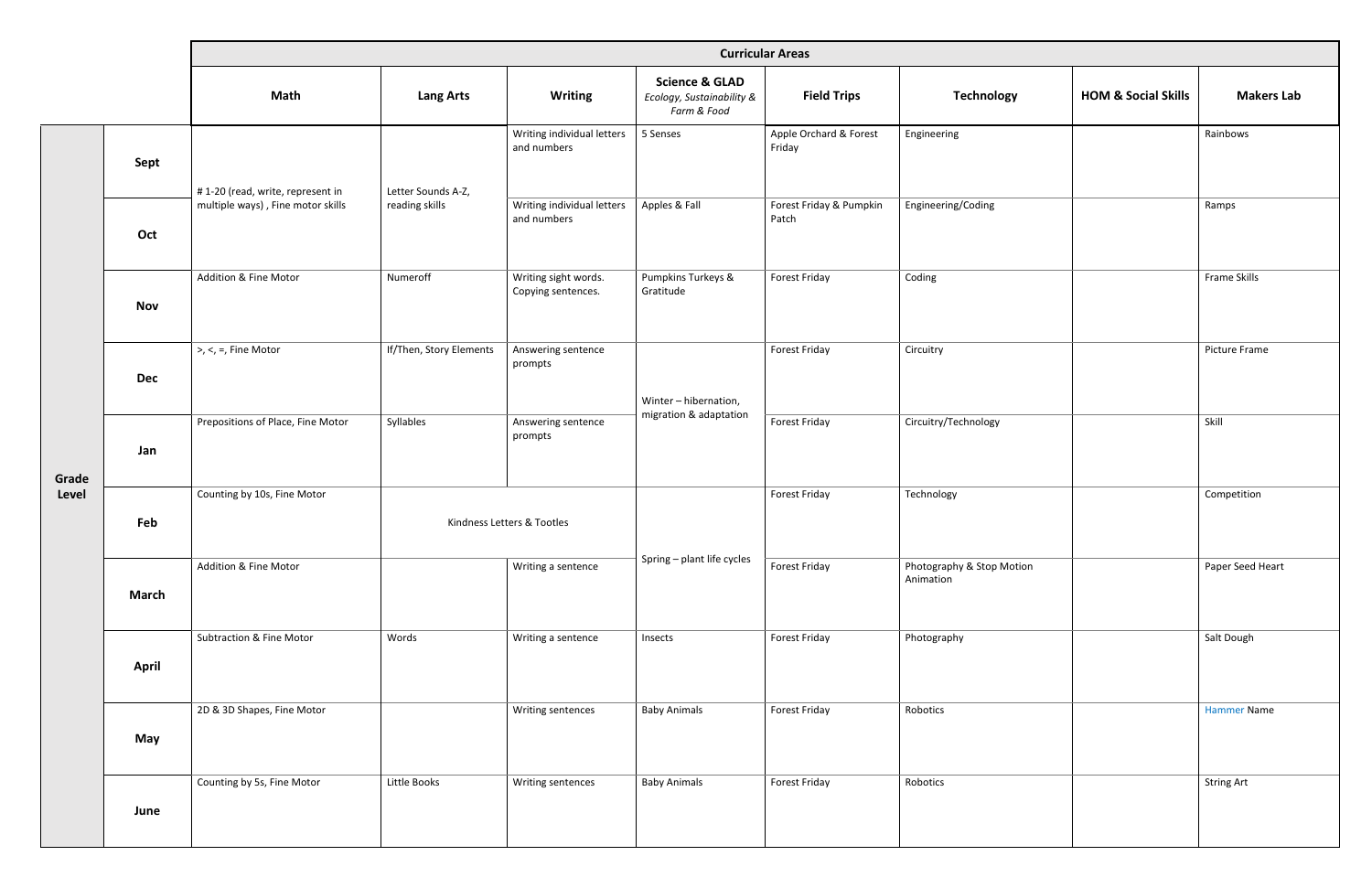|        |              | <b>Curricular Areas</b> |                  |         |                                                                       |                    |                   |                                |                   |  |
|--------|--------------|-------------------------|------------------|---------|-----------------------------------------------------------------------|--------------------|-------------------|--------------------------------|-------------------|--|
|        |              | Math                    | <b>Lang Arts</b> | Writing | <b>Science &amp; GLAD</b><br>Ecology, Sustainability &<br>Farm & Food | <b>Field Trips</b> | <b>Technology</b> | <b>HOM &amp; Social Skills</b> | <b>Makers Lab</b> |  |
|        | Sept         |                         |                  |         |                                                                       |                    |                   |                                |                   |  |
|        | Oct          |                         |                  |         |                                                                       |                    |                   |                                |                   |  |
|        | <b>Nov</b>   |                         |                  |         |                                                                       |                    |                   |                                |                   |  |
|        | <b>Dec</b>   |                         |                  |         |                                                                       |                    |                   |                                |                   |  |
|        | Jan          |                         |                  |         |                                                                       |                    |                   |                                |                   |  |
| $\,$ K | Feb          |                         |                  |         |                                                                       |                    |                   |                                |                   |  |
|        | <b>March</b> |                         |                  |         |                                                                       |                    |                   |                                |                   |  |
|        | <b>April</b> |                         |                  |         |                                                                       |                    |                   |                                |                   |  |
|        | May          |                         |                  |         |                                                                       |                    |                   |                                |                   |  |
|        | June         |                         |                  |         |                                                                       |                    |                   |                                |                   |  |